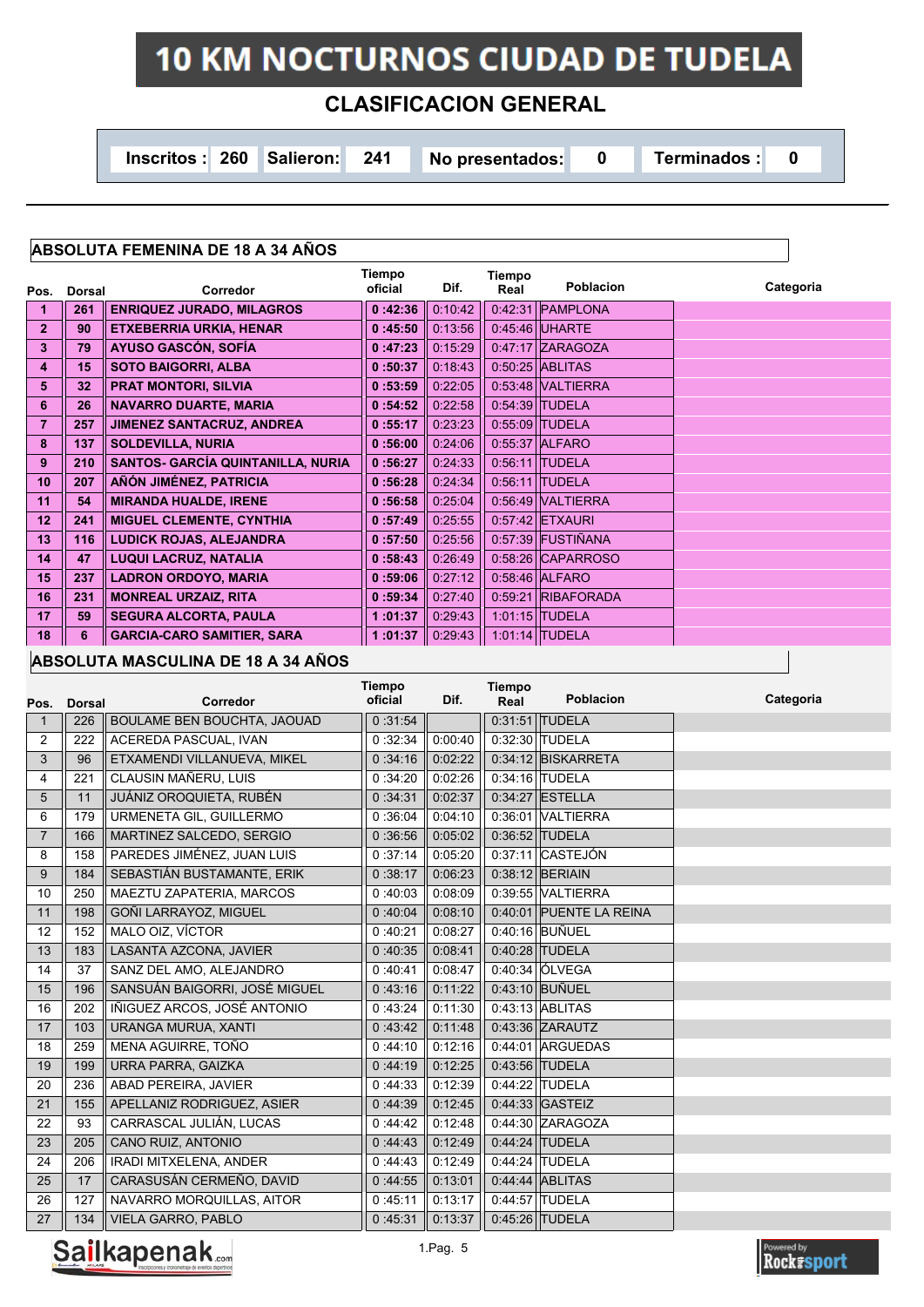| 28 | 133            | BUÑUEL AÑON, ALVARO                | 0:46:23 | 0:14:29 |         | 0:46:12 TUDELA             |  |
|----|----------------|------------------------------------|---------|---------|---------|----------------------------|--|
| 29 | 182            | MARTINEZ TORCAL, DIEGO             | 0:46.24 | 0:14:30 |         | 0:46:09 TUDELA             |  |
| 30 | 235            | CALAVIA BONILLA, IÑIGO             | 0:46:25 | 0:14:31 |         | 0:46:14 TUDELA             |  |
| 31 | 254            | LITAGO AGUADO, PABLO               | 0:46.26 | 0:14:32 |         | 0:46:15 FUSTIÑANA          |  |
| 32 | 125            | <b>GARCIA HUMANEZ, RUBEN</b>       | 0:46:32 | 0.14.38 |         | 0:46:09 TUDELA             |  |
| 33 | 109            | CASTILLO ELENA, RUBÉN              | 0:46.32 | 0:14:38 |         | 0:46:10 TUDELA             |  |
| 34 | 20             | SALOMON SORIA, DANIEL              | 0:46.47 | 0.14.53 |         | 0:46:21 TARAZONA           |  |
| 35 | 245            | ARRIAZU SIMÓN, MARCOS              | 0:46:50 | 0.14.56 |         | 0:46:39 MURCHANTE          |  |
| 36 | 92             | LITE ZARDOYA, ALBERTO              | 0:47:04 | 0.15.10 |         | 0:46:57 RIBAFORADA         |  |
| 37 | 87             | HERNANDEZ MORENO, VICTOR           | 0:47:09 | 0.15.15 | 0.46.51 | <b>CASCANTE</b>            |  |
| 38 | $\overline{2}$ | MOZAZ BAZTÁN, JAVIER               | 0:47:16 | 0:15:22 | 0.46.54 | <b>TUDELA</b>              |  |
| 39 | 157            | ESPARZA GENER, IGNACIO             | 0:47.57 | 0:16:03 | 0.47:40 | <b>SAN ADRIÁN</b>          |  |
| 40 | 18             | ANSO PASCUAL, ARTURO               | 0:48.00 | 0:16:06 |         | 0:47:39 TUDELA             |  |
| 41 | 119            | GAYARRE NAVARRO, IGNACIO           | 0:48.04 | 0:16:10 |         | 0:47:42 TUDELA             |  |
| 42 | 68             | CALVO MUÑOZ, SERGIO                | 0:48.06 | 0:16:12 |         | 0:47:56 TARAZONA           |  |
| 43 | 70             | <b>BAÑOS PABLO, FRANCISCO JOSE</b> | 0:48:18 | 0:16:24 |         | 0.48:04 TUDELA             |  |
| 44 | 23             | AGUADO ULLATE, ANDONI              | 0:48:34 | 0:16:40 |         | 0:48:19 PAMPLONA           |  |
| 45 | 230            | GONZALEZ SUVERBIOLA, MIGUEL        | 0:49.46 | 0:17:52 |         | 0:49:19 MURCHANTE          |  |
| 46 | 187            | FRANCO ORDOVÁS, GONZALO            | 0:49.48 | 0:17:54 |         | 0:49:36 FONTELLAS          |  |
| 47 | 135            | RAMIREZ LAINEZ, JAVIER             | 0:49.48 | 0:17:54 |         | 0.49:36 TUDELA             |  |
| 48 | 63             | CUESTA GÓMEZ, ÁLVARO               | 0:49:57 | 0.18:03 |         | 0:49:51 TUDELA             |  |
| 49 | 201            | ALGARRA MANZANO, ALEXANDER         | 0:49:57 | 0.18.03 |         | 0.49:48 SAN SEBASTIAN      |  |
| 50 | 46             | SORO AZNAREZ, ADRIAN               | 0:49:57 | 0.18:03 |         | 0.49:52 EJEA DE LOS CABALL |  |
| 51 | 43             | RAFAEL LEZAMIZ, IÑAKI              | 0:49:58 | 0.18.04 |         | 0:49:52 GERNIKA            |  |
| 52 | 88             | CUENCA LOBERA, IVAN                | 0:49:58 | 0:18:04 |         | 0:49:49 PINSORO            |  |
| 53 | 146            | RUBIO CONEJERO, LLUIS              | 0:50:09 | 0:18:15 |         | $0.49.49$ ARGUEDAS         |  |
| 54 | 38             | ARÓSTEGUI BONA, IGNACIO            | 0:50:29 | 0:18:35 |         | 0:50:15 FUENDEJALON        |  |
| 55 | 16             | MARTINEZ GOMARA, IÑAKI             | 0:50:37 | 0.18.43 |         | 0:50:25 ABLITAS            |  |
| 56 | 3              | PÉREZ, DAVID                       | 0:51:13 | 0:19:19 |         | 0:50:52 TUDELA             |  |
| 57 | $\overline{4}$ | GIL CORRAL, GONZALO                | 0:51:13 | 0:19:19 | 0:50:51 | <b>TUDELA</b>              |  |
| 58 | 260            | HUERTAS PRADILLA, ANTONIO          | 0:51:38 | 0.19.44 |         | 0:51:28 TUDELA             |  |
| 59 | 162            | ARIZCUREN PEREZ DE HEREDIA, MIKEL  | 0:52:10 | 0.20.16 |         | $0.51.54$ BARAÑAIN         |  |
| 60 | 168            | VAZQUEZ PEREZ, OSCAR               | 0:52:56 | 0.21:02 |         | 0:52:30 TUDELA             |  |
| 61 | 167            | JIMÉNEZ PINILLA, MARIO             | 0:53:25 | 0:21:31 |         | 0:53:00 TUDELA             |  |
| 62 | 251            | RÁNDEZ LÁZARO, FRANCISCO JAVIER    | 0.54.53 | 0:22:59 | 0:54:39 | <b>CINTRUÉNIGO</b>         |  |
| 63 | 244            | <b>JARAUTA CASAJUS, VICTOR</b>     | 0:54:59 | 0:23:05 |         | 0:54:36 MURCHANTE          |  |
| 64 | 243            | JARAUTA CASAJUS, EMILIO            | 0:54:59 | 0:23:05 |         | 0:54:35 MURCHANTE          |  |
| 65 | 74             | RUBIO AYALA, DARIO                 | 0:57:37 | 0:25:43 | 0.57:11 | <b>CASTEJON</b>            |  |
| 66 | 238            | PASQUIER GRANDEZ, VICTOR           | 0:59:06 | 0:27:12 |         | 0:58:46 ALFARO             |  |
|    |                |                                    |         |         |         |                            |  |

## **VETERAMOS MASCULINO C +55 AÑOS**

| Pos. | Dorsal | Corredor                          | Tiempo<br>oficial | Dif.               | Tiempo<br>Real | <b>Poblacion</b>    | Categoria |
|------|--------|-----------------------------------|-------------------|--------------------|----------------|---------------------|-----------|
|      | 67     | ALONSO ALONSO, ARTURO             | $0.4238$ 0.10.44  |                    |                | 0.42:29 CABANILLAS  |           |
| 2    | 191    | FERRER LAPUERTA, JAVIER           | $0:46:50$ 0:14:56 |                    |                | 0:46:37 ZARAGOZA    |           |
| 3    | 147    | GARBAYO FERNÁNDE, JOSÉ            | $0:47:24$ 0:15:30 |                    |                | 0.47:09 CINTRUÉNIGO |           |
| 4    | 102    | <b>ILUNDAIN ARREGUI, MIGUEL</b>   | $0:48:08$ 0:16:14 |                    |                | 0:47:51 PAMPLONA    |           |
| 5    | 212    | SANZ MORACHO, MIGUEL ANGEL        | $0:51:05$ 0:19:11 |                    |                | 0:50:52 TUDELA      |           |
| 6    | 120    | NAVARRO CASTELL-RUIZ, MIGUEL ANGE | $0:51:35$ 0:19:41 |                    |                | 0:51:22 TUDELA      |           |
|      | 114    | <b>BLASCO GIL, NICOLAS</b>        | $0:52:45$ 0:20:51 |                    |                | 0:52:37 FUSTIÑANA   |           |
| 8    | 28     | HERRERA GONZÁLEZ, VICENTE         |                   | 1 :07:48 ∥ 0:35:54 |                | 1:07:43 TUDELA      |           |

# **VETERANOS FEMENINO A DE 35 A 44 AÑOS**

|      |        |                                  | Tiempo                      |      | Tiempo |                     |           |
|------|--------|----------------------------------|-----------------------------|------|--------|---------------------|-----------|
| Pos. | Dorsal | Corredor                         | oficial                     | Dif. | Real   | <b>Poblacion</b>    | Categoria |
| 1    | 159    | <b>LACALLE CASCAN, LAURA</b>     | 0:41:32 $\parallel$ 0.09:38 |      |        | $0.41:28$ TUDELA    |           |
| 2    | 128    | <b>DE CARLOS, GRACIA</b>         | $0:43:37$ 0.11.43           |      |        | $0.43.32$ TUDELA    |           |
|      | 36     | <b>VELAZQUEZ LOPEZ, MARIA</b>    | $0:44:56$ 0:13:02           |      |        | 0:44:50 ANSOAIN     |           |
| 4    | 217    | <b>MONEO ARCOS, ANA RITA</b>     | $0:51:05$ 0:19:11           |      |        | $0:50:51$ TUDELA    |           |
| 5    | 100    | <b>LOZANO FERNANDEZ, ARANCHA</b> | $0:51:35$ 0:19:41           |      |        | 0:51:29 CINTRUENIGO |           |
| 6    | 104    | <b>FORNIES GARCIA, RAQUEL</b>    | $0:52:02 \parallel 0.20:08$ |      |        | $0.51:43$ TUDELA    |           |



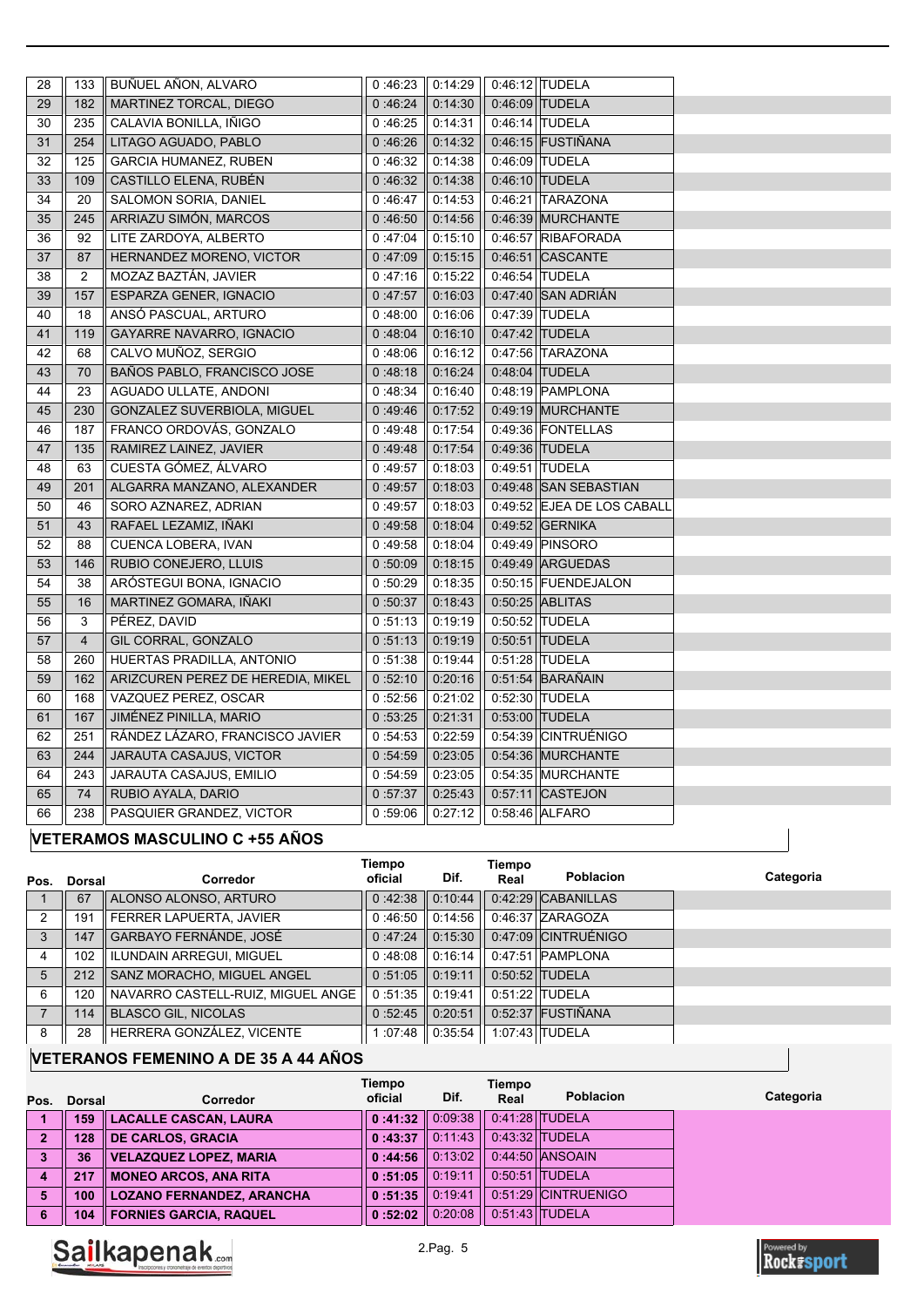|                 | 34  | <b>MORENO BERMEJO, ANA</b>       | 0:53:59           | 0:22:05 | $0.53.49$ PERALTA    |
|-----------------|-----|----------------------------------|-------------------|---------|----------------------|
| 8               | 29  | <b>TORRES MIRANDA, MAITE</b>     | 0:54:34           | 0.22.40 | 0:54:25 VALTIERRA    |
| 9               | 220 | <b>MUÑOZ GONZALEZ, ALICIA</b>    | 0:55:48           | 0:23:54 | 0:55:32 TUDELA       |
| 10 <sup>1</sup> | 228 | <b>CANTARELLI, ROMINA</b>        | 0:56:27           | 0.24.33 | $0.56.11$ TUDELA     |
| 11              | 208 | VICO, CECI                       | 0:56:44           | 0.24:50 | $0.56.34$ TUDELA     |
| 12 <sub>2</sub> | 203 | <b>GARCIA PALACIOS, SOLE</b>     | 0:56:45           | 0:24:51 | 0.56.33 TUDELA       |
| 13              | 253 | <b>RECALDE ALDUNATE, MARTINA</b> | $0:56:46$ 0:24:52 |         | $0.56.25$ VILLAVA    |
| 14 <sup>1</sup> | 176 | <b>BIENZOBAS LAPEÑA, RAQUEL</b>  | 0:56:56           | 0:25:02 | 0:56:32 TUDELA       |
| 15 <sup>2</sup> | 57  | <b>CASTELLANO MORENO, AMAYA</b>  | 0:56:58           | 0.25.04 | $0.56.49$ MALTIERRA  |
| 16              | 117 | <b>CALAVIA SARNAGO, SANDRA</b>   | 0:57:02           | 0:25:08 | 0:56:48 TARAZONA     |
| 17 <sub>2</sub> | 108 | <b>HERNÁNDEZ AGUADO, ALICIA</b>  | 0:58:27           | 0.26.33 | 0:58:13 MURCHANTE    |
| 18              | 189 | <b>URZAIZ ORTIGOSA, RAQUEL</b>   | 0:59:30           | 0.27:36 | $0.59.18$ TUDELA     |
| 19              | 232 | <b>MONREAL URZAIZ, ADELA</b>     | 0:59:34           | 0.27:40 | $0.59.21$ RIBAFORADA |
| 20              | 138 | <b>SEVES TOVIAS, NURIA</b>       | :02:05            | 0:30:11 | 1:01:44 TUDELA       |

## **VETERANOS FEMENINO B DE 45 A 54 AÑOS**

| Pos.            | Dorsal | <b>Corredor</b>                      | Tiempo<br>oficial       | Dif.    | Tiempo<br>Real | <b>Poblacion</b>   | Categoria |
|-----------------|--------|--------------------------------------|-------------------------|---------|----------------|--------------------|-----------|
|                 | 224    | <b>RIOS CASTRO, MARIA</b>            | 0:44:43                 | 0:12:49 |                | $0.44:39$ TUDELA   |           |
| $\overline{2}$  | 218    | <b>TORRES MIRANDA, ELENA</b>         | 0:45:17                 | 0:13:23 |                | 0.45:06 TUDELA     |           |
| 3               | 164    | <b>FERNÁNDEZ JIMÉNEZ, ESTHER</b>     | 0:47:19                 | 0.15:25 |                | $0.47:13$ PAMPLONA |           |
| 4               | 143    | <b>MARTINEZ ALVAREZ, CHARO</b>       | 0:47:48                 | 0:15:54 |                | 0:47:43 ALFARO     |           |
| 5               | 124    | <b>GARCÉS ORDUNA, SUSANA</b>         | 0:49:55                 | 0:18.01 |                | $0.49.34$ TUDELA   |           |
| 6               | 77     | KOVÁCS HALÁSZ, CSILLA                | 0:50:01                 | 0:18:07 |                | 0:49:37 SARRIGUREN |           |
| 7               | 89     | <b>URKIA ITSASO, SARA</b>            | 0:50:23                 | 0:18:29 |                | $0.50:17$ UHARTE   |           |
| 8               | 50     | <b>GARCIA LOPEZ, VEGA</b>            | 0:52:37                 | 0:20:43 |                | $0:52:26$ PAMPLONA |           |
| 9               | 30     | <b>CLAVIJO LUMBRERAS, BEGOÑA</b>     | 0:53:06                 | 0.21:12 |                | $0.52:48$ TUDELA   |           |
| 10 <sup>°</sup> | 9      | <b>MATEO BLASCO, BEATRIZ</b>         | 0:54:45                 | 0:22:51 |                | 0:54:36 VALTIERRA  |           |
| 11              | 31     | <b>LAPLAZA JIMENEZ, MAITE</b>        | 0:55:42                 | 0:23:48 |                | $0:55:24$ TUDELA   |           |
| 12 <sup>2</sup> | 219    | <b>AZNAR BLANCO, ROSANA</b>          | 0:55:48                 | 0.23.54 |                | 0:55:32 TUDELA     |           |
| 13              | 73     | <b>FERNÁNDEZ GRANDE, Mª TERESA</b>   | 0:55:54                 | 0.24:00 |                | 0:55:46 TUDELA     |           |
| 14 <sup>1</sup> | 151    | <b>CORCUERA MARTÍNEZ, MARIA JOSE</b> | 1:07:48 $\  0.35:54 \ $ |         |                | 1:07:35 TUDELA     |           |

## **VETERANOS MASCULINO A DE 35 A 44 AÑOS**

|                |               |                                  | Tiempo  |         | <b>Tiempo</b>   |                           |           |
|----------------|---------------|----------------------------------|---------|---------|-----------------|---------------------------|-----------|
| Pos.           | <b>Dorsal</b> | Corredor                         | oficial | Dif.    | Real            | <b>Poblacion</b>          | Categoria |
| $\mathbf{1}$   | 188           | PRIMO HUARTE, OSCAR              | 0:34:07 | 0:02:13 |                 | 0:34:04 LUMBIER           |           |
| 2              | 200           | MARTÍNEZ ALCAZAR, JUAN           | 0:34:26 | 0:02:32 |                 | 0:34:23 AYEGUI            |           |
| 3              | 76            | FERNANDEZ ALBIZU, SERGIO         | 0:35:11 | 0:03:17 | $0:35:07$ LERIN |                           |           |
| 4              | 97            | MANDAGARAN CELAYA, XABIER        | 0:35:43 | 0.03.49 |                 | 0:35:40 LUZAIDE/VALCARLOS |           |
| 5              | 45            | TEJERO PASCUAL, JAVIER           | 0:35:49 | 0:03:55 | 0:35:46 NOAIN   |                           |           |
| 6              | 42            | GOMEZ OCHOA, NACHO               | 0:36:17 | 0:04:23 |                 | $0.36.11$ TUDELA          |           |
| $\overline{7}$ | 105           | <b>BARRERA MARTINEZ, JORGE</b>   | 0:38:05 | 0:06:11 |                 | 0:37:59 TUDELA            |           |
| 8              | 150           | CEBAMANOS MARÍN, JOSE ANTONIO    | 0:38:09 | 0:06:15 |                 | 0:38:03 TUDELA            |           |
| 9              | 186           | LAZARO PALOMAR. JOSE MARIA       | 0:38:15 | 0.06:21 | 0:38:05 SORIA   |                           |           |
| 10             | 181           | ARGUIÑANO AZCONA, EDUARDO        | 0:38:16 | 0:06:22 |                 | 0:38:13 ARTAZU            |           |
| 11             | 149           | SEGURA FERNÁNDEZ, MAIKEL         | 0:38:23 | 0:06:29 |                 | $0.38.18$ CORELLA         |           |
| 12             | 192           | CASADO FERNÁNDEZ, SERGIO         | 0:38:48 | 0:06:54 | 0.38.43 ARRE    |                           |           |
| 13             | 52            | LÓPEZ MARTÍNEZ, SERGIO           | 0:38:52 | 0:06:58 |                 | 0:38:43 CORELLA           |           |
| 14             | 249           | CAMPUZANO GONZÁLEZ, JAVIER       | 0:38:59 | 0:07:05 |                 | 0:38:55 PUENTE LA REINA   |           |
| 15             | 65            | MONZON LOPEZ, JAVIER             | 0:39:06 | 0.07:12 | $0:39:01$ ARRE  |                           |           |
| 16             | 163           | SÁNCHEZ MORATA, JESÚS JOSÉ       | 0:39:18 | 0:07:24 |                 | 0:39:14 ARTIBERRI         |           |
| 17             | $\mathbf{1}$  | OLMO ALONSO, RUBEN               | 0:39:35 | 0:07:41 |                 | 0:39:32 TUDELA            |           |
| 18             | 86            | ALFARO ENCISO, JUAN JOSE         | 0:39.43 | 0:07:49 |                 | 0.39:39 CASCANTE          |           |
| 19             | 81            | ZARDOYA LAPEÑA, RODRIGO          | 0:40:06 | 0.08.12 |                 | 0:39:58 TUDELA            |           |
| 20             | 209           | CORELLA MARTINEZ, ISRAEL         | 0:40:16 | 0:08:22 |                 | 0:40:09 RIBAFORADA        |           |
| 21             | 197           | MAINZ BLANCO, ALBERTO            | 0:40:29 | 0:08:35 |                 | 0:40:19 TUDELA            |           |
| 22             | 144           | ALONSO ALONSO, EDUARDO           | 0:40:29 | 0:08:35 |                 | 0:40:24 CABANILLAS        |           |
| 23             | 130           | SERRANO CASTELLANO, HUGO         | 0:40:34 | 0.08:40 |                 | 0:40:30 TUDELA            |           |
| 24             | 110           | AGUIRRE REDRADO, VICTOR MANUEL   | 0:40:43 | 0:08.49 |                 | 0.40:35 FUSTIÑANA         |           |
| 25             | 51            | <b>IBARBUEN ARELLANO, SERGIO</b> | 0:40:46 | 0:08:52 |                 | $0.40.37$ CORELLA         |           |



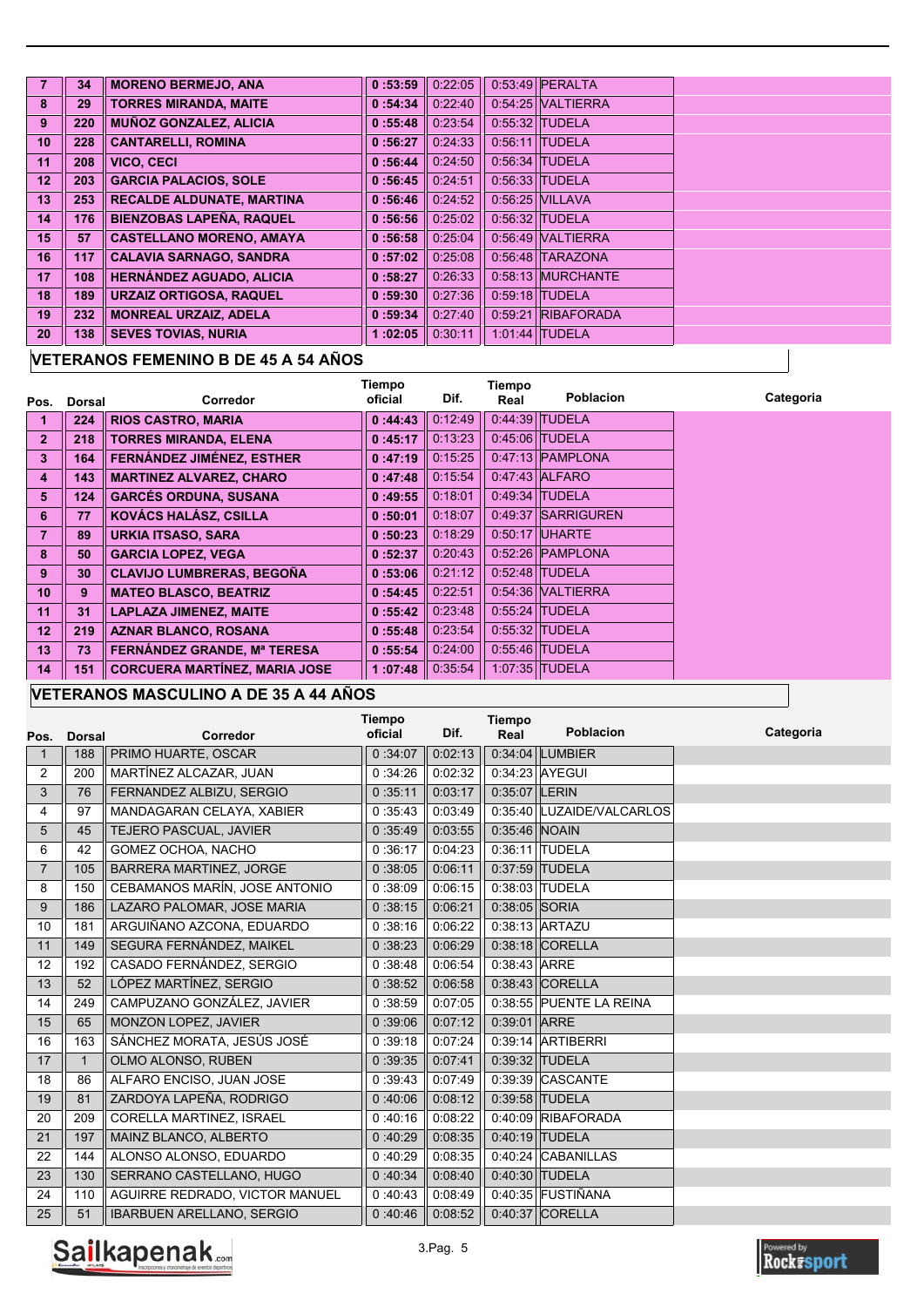| 27<br>RODRÍGUEZ ZARRALUQUI, JOSÉ OSCAR<br>61<br>0:41:25<br>0.09.31<br>0:41:15 TUDELA<br>JIMÉNEZ ANTÓN, JOSE LUIS<br>28<br>246<br>0.41:26<br>0:09:32<br>0:41:21 TUDELA<br>BARBA SUÁREZ, JOSÉ ANTONIO<br>29<br>156<br>0:41:50<br>0:09:56<br>0:41:42 TUDELA<br>30<br>0:42:17<br>0:10:23<br>0:42:10 RIBAFORADA<br>240<br>RIBAFORADA, TAXIPAUL<br>31<br>41<br>JIMENEZ PASCUAL, BAUTISTA<br>0:42.46<br>0:10:52<br>0:42:38 TUDELA<br>32<br>177<br>ROYO ORTE, DIEGO<br>0:42.59<br>0:11:05<br>0:42:49 TUDELA<br>AZNAREZ LÓPEZ, FRANCISCO<br>33<br>53<br>0:43:07<br>0:11:13<br>0:42:59 VALTIERRA<br>34<br>MARTINEZ-POLO MUÑOZ, CARLOS<br>0 43 29<br>0:11:35<br>0:43:21 TUDELA<br>142<br>35<br>72<br>GONZÁLEZ RICO, JORGE JUAN<br>0:43:38<br>0:11:44<br>0:43:31 PERALTA<br>91<br>0:12:14<br>36<br>GALINDO GAYARRE, PABLO<br>0:44:08<br>0:43:49 TUDELA<br>37<br>LAFUENTE, DAVID<br>255<br>0.44.39<br>0:12:45<br>0:44:35 TUDELA<br>38<br>ARRASTIA BORDONABA, IGNCIO<br>0:12:47<br>165<br>0.44.41<br>0:44:31 TUDELA<br>CEPEDA GARCÍA, EMILIO JESÚS<br>39<br>0:44:30 MURCHANTE<br>80<br>0:44.43<br>0:12:49<br>0:12:55<br>40<br>60<br>GARCÍA ZAMORA, EUGENIO<br>0:44.49<br>0:44:35 TUDELA<br>MANERO GIL, MIGUEL<br>41<br>122<br>0:44:55<br>0:13:01<br>0:44:44 TUDELA<br>42<br>TORRENTS LIZAR, IÑIGO<br>0:15:02<br>0:46:37 TUDELA<br>153<br>0:46:56<br>43<br>GUINEA CIORDIA, RAÚL<br>161<br>0:46.56<br>0:15:02<br>0.46.41 ESTELLA-LIZARRA<br>44<br>OCHOA ANTON, JOSE ANGEL<br>0:47:09<br>0:15:15<br>0:46:52 CASCANTE<br>82<br>45<br>83<br>SORIA HOCHICOA, JUAN MANUEL<br>0.47:11<br>0:15:17<br>0:47:06 CASCANTE<br>46<br>69<br>FERNANDEZ HERRERA, ADAM<br>0.47:24<br>0:15:30<br>0:47:13 TUDELA<br>$47\,$<br>185<br>0.47.41<br>0:15.47<br>RUIZ FUENTES, DAVID<br>0:47:35 TUDELA<br>48<br>LARRAGA FERNANDEZ, DANIEL<br>0.48.12<br>0:16:18<br>0:47:55 TUDELA<br>190<br>ALONSO URZAIZ, JOSÉ ANTONIO<br>49<br>234<br>0:48.56<br>0:17:02<br>0:48:39 TUDELA<br>50<br>193<br>UCHE ARELLANO, PACHI<br>0:49:02<br>0:17:08<br>0:48:52 TUDELA<br>51<br>172<br>MELERO IBAÑEZ, CARLOS<br>0:49:05<br>0:17:11<br>0:48:43 TUDELA<br>52<br>174<br>RUIZ GARNICA, JORGE<br>0:49:05<br>0.17.11<br>0:48:42 TUDELA<br>53<br>84<br>HERNANDEZ FADRIQUE, JUAN MIGUEL<br>0:50:04<br>0:18:10<br>0:49:46 CASCANTE<br>54<br>48<br>REDONDO PASCUAL, ANGEL<br>0:50:45<br>0:18:51<br>0.50.27<br><b>CAPARROSO</b><br>55<br>141<br>0:50:46 TUDELA<br>OCHOA PERALTA, SERGIO<br>0:50:54<br>0:19:00<br>56<br>0:51:00<br>0:19:06<br>0:50:48 TUDELA<br>215<br>LEZAUN AGUADO, JAVIER<br>57<br>227<br>PACIFICO, MATIAS<br>0:51:31<br>0:19:37<br>0:51:16 TUDELA<br>58<br>169<br>ESCUDERO BOLEA, CESAR<br>0:51:33<br>0:19:39<br>0:51:15 TUDELA<br>59<br>0:51:32 TUDELA<br>78<br>ANGOS MARTÍNEZ, JOSÉ MARIA<br>0:51:40<br>0.19:46<br>60<br>107<br>MONTES FERNANDEZ, JORGE<br>0:20:08<br>0:51:43 TUDELA<br>0.52:02<br>61<br>35<br>SANTANA PEREZ, ALFONSO<br>0:52:27<br>0.20:33<br>0:52:04 TUDELA<br><b>TARAZONA</b><br>62<br>118<br>MURUGARREN ROYO, PEDRO<br>0:54:22<br>0.22:28<br>0.54.07<br>63<br>242<br>CASTEL RUIZ MARIN, JAVIER<br>0:54.23<br>0.22:29<br>$0.54:03$ TUDELA<br>MARTINEZ BERTOLA, RUBÉN<br>0:54.52<br>0:22:58<br>0:54:39 LUNA<br>25<br>64<br>IBAÑEZ SANTOLALLA, IÑAKI<br>65<br>252<br>0:56.46<br>0:24:52<br>0:56:25<br><b>VILLAVA</b><br>66<br>175<br>AYENSA SIERRA, VICTOR<br>0:56:56<br>0:25:02<br>0:56:32<br><b>TUDELA</b><br>GOMEZ ROMANILLOS, OSCAR<br>0 59 34<br>$0.59.21$ SOBRADIEL<br>67<br>233<br>0.27.40 | 26 | 248 | IZCUE GOÑI, IÑAKI | 0:41:09 | 0:09:15 | 0.41:05 PAMPLONA |  |
|------------------------------------------------------------------------------------------------------------------------------------------------------------------------------------------------------------------------------------------------------------------------------------------------------------------------------------------------------------------------------------------------------------------------------------------------------------------------------------------------------------------------------------------------------------------------------------------------------------------------------------------------------------------------------------------------------------------------------------------------------------------------------------------------------------------------------------------------------------------------------------------------------------------------------------------------------------------------------------------------------------------------------------------------------------------------------------------------------------------------------------------------------------------------------------------------------------------------------------------------------------------------------------------------------------------------------------------------------------------------------------------------------------------------------------------------------------------------------------------------------------------------------------------------------------------------------------------------------------------------------------------------------------------------------------------------------------------------------------------------------------------------------------------------------------------------------------------------------------------------------------------------------------------------------------------------------------------------------------------------------------------------------------------------------------------------------------------------------------------------------------------------------------------------------------------------------------------------------------------------------------------------------------------------------------------------------------------------------------------------------------------------------------------------------------------------------------------------------------------------------------------------------------------------------------------------------------------------------------------------------------------------------------------------------------------------------------------------------------------------------------------------------------------------------------------------------------------------------------------------------------------------------------------------------------------------------------------------------------------------------------------------------------------------------------------------------------------------------------------------------------------------------------------------------------------------------------------------------------------------------------------------------------------------------------------------------------------------------------------------------------------------------------------------------------------------------------------------|----|-----|-------------------|---------|---------|------------------|--|
|                                                                                                                                                                                                                                                                                                                                                                                                                                                                                                                                                                                                                                                                                                                                                                                                                                                                                                                                                                                                                                                                                                                                                                                                                                                                                                                                                                                                                                                                                                                                                                                                                                                                                                                                                                                                                                                                                                                                                                                                                                                                                                                                                                                                                                                                                                                                                                                                                                                                                                                                                                                                                                                                                                                                                                                                                                                                                                                                                                                                                                                                                                                                                                                                                                                                                                                                                                                                                                                                        |    |     |                   |         |         |                  |  |
|                                                                                                                                                                                                                                                                                                                                                                                                                                                                                                                                                                                                                                                                                                                                                                                                                                                                                                                                                                                                                                                                                                                                                                                                                                                                                                                                                                                                                                                                                                                                                                                                                                                                                                                                                                                                                                                                                                                                                                                                                                                                                                                                                                                                                                                                                                                                                                                                                                                                                                                                                                                                                                                                                                                                                                                                                                                                                                                                                                                                                                                                                                                                                                                                                                                                                                                                                                                                                                                                        |    |     |                   |         |         |                  |  |
|                                                                                                                                                                                                                                                                                                                                                                                                                                                                                                                                                                                                                                                                                                                                                                                                                                                                                                                                                                                                                                                                                                                                                                                                                                                                                                                                                                                                                                                                                                                                                                                                                                                                                                                                                                                                                                                                                                                                                                                                                                                                                                                                                                                                                                                                                                                                                                                                                                                                                                                                                                                                                                                                                                                                                                                                                                                                                                                                                                                                                                                                                                                                                                                                                                                                                                                                                                                                                                                                        |    |     |                   |         |         |                  |  |
|                                                                                                                                                                                                                                                                                                                                                                                                                                                                                                                                                                                                                                                                                                                                                                                                                                                                                                                                                                                                                                                                                                                                                                                                                                                                                                                                                                                                                                                                                                                                                                                                                                                                                                                                                                                                                                                                                                                                                                                                                                                                                                                                                                                                                                                                                                                                                                                                                                                                                                                                                                                                                                                                                                                                                                                                                                                                                                                                                                                                                                                                                                                                                                                                                                                                                                                                                                                                                                                                        |    |     |                   |         |         |                  |  |
|                                                                                                                                                                                                                                                                                                                                                                                                                                                                                                                                                                                                                                                                                                                                                                                                                                                                                                                                                                                                                                                                                                                                                                                                                                                                                                                                                                                                                                                                                                                                                                                                                                                                                                                                                                                                                                                                                                                                                                                                                                                                                                                                                                                                                                                                                                                                                                                                                                                                                                                                                                                                                                                                                                                                                                                                                                                                                                                                                                                                                                                                                                                                                                                                                                                                                                                                                                                                                                                                        |    |     |                   |         |         |                  |  |
|                                                                                                                                                                                                                                                                                                                                                                                                                                                                                                                                                                                                                                                                                                                                                                                                                                                                                                                                                                                                                                                                                                                                                                                                                                                                                                                                                                                                                                                                                                                                                                                                                                                                                                                                                                                                                                                                                                                                                                                                                                                                                                                                                                                                                                                                                                                                                                                                                                                                                                                                                                                                                                                                                                                                                                                                                                                                                                                                                                                                                                                                                                                                                                                                                                                                                                                                                                                                                                                                        |    |     |                   |         |         |                  |  |
|                                                                                                                                                                                                                                                                                                                                                                                                                                                                                                                                                                                                                                                                                                                                                                                                                                                                                                                                                                                                                                                                                                                                                                                                                                                                                                                                                                                                                                                                                                                                                                                                                                                                                                                                                                                                                                                                                                                                                                                                                                                                                                                                                                                                                                                                                                                                                                                                                                                                                                                                                                                                                                                                                                                                                                                                                                                                                                                                                                                                                                                                                                                                                                                                                                                                                                                                                                                                                                                                        |    |     |                   |         |         |                  |  |
|                                                                                                                                                                                                                                                                                                                                                                                                                                                                                                                                                                                                                                                                                                                                                                                                                                                                                                                                                                                                                                                                                                                                                                                                                                                                                                                                                                                                                                                                                                                                                                                                                                                                                                                                                                                                                                                                                                                                                                                                                                                                                                                                                                                                                                                                                                                                                                                                                                                                                                                                                                                                                                                                                                                                                                                                                                                                                                                                                                                                                                                                                                                                                                                                                                                                                                                                                                                                                                                                        |    |     |                   |         |         |                  |  |
|                                                                                                                                                                                                                                                                                                                                                                                                                                                                                                                                                                                                                                                                                                                                                                                                                                                                                                                                                                                                                                                                                                                                                                                                                                                                                                                                                                                                                                                                                                                                                                                                                                                                                                                                                                                                                                                                                                                                                                                                                                                                                                                                                                                                                                                                                                                                                                                                                                                                                                                                                                                                                                                                                                                                                                                                                                                                                                                                                                                                                                                                                                                                                                                                                                                                                                                                                                                                                                                                        |    |     |                   |         |         |                  |  |
|                                                                                                                                                                                                                                                                                                                                                                                                                                                                                                                                                                                                                                                                                                                                                                                                                                                                                                                                                                                                                                                                                                                                                                                                                                                                                                                                                                                                                                                                                                                                                                                                                                                                                                                                                                                                                                                                                                                                                                                                                                                                                                                                                                                                                                                                                                                                                                                                                                                                                                                                                                                                                                                                                                                                                                                                                                                                                                                                                                                                                                                                                                                                                                                                                                                                                                                                                                                                                                                                        |    |     |                   |         |         |                  |  |
|                                                                                                                                                                                                                                                                                                                                                                                                                                                                                                                                                                                                                                                                                                                                                                                                                                                                                                                                                                                                                                                                                                                                                                                                                                                                                                                                                                                                                                                                                                                                                                                                                                                                                                                                                                                                                                                                                                                                                                                                                                                                                                                                                                                                                                                                                                                                                                                                                                                                                                                                                                                                                                                                                                                                                                                                                                                                                                                                                                                                                                                                                                                                                                                                                                                                                                                                                                                                                                                                        |    |     |                   |         |         |                  |  |
|                                                                                                                                                                                                                                                                                                                                                                                                                                                                                                                                                                                                                                                                                                                                                                                                                                                                                                                                                                                                                                                                                                                                                                                                                                                                                                                                                                                                                                                                                                                                                                                                                                                                                                                                                                                                                                                                                                                                                                                                                                                                                                                                                                                                                                                                                                                                                                                                                                                                                                                                                                                                                                                                                                                                                                                                                                                                                                                                                                                                                                                                                                                                                                                                                                                                                                                                                                                                                                                                        |    |     |                   |         |         |                  |  |
|                                                                                                                                                                                                                                                                                                                                                                                                                                                                                                                                                                                                                                                                                                                                                                                                                                                                                                                                                                                                                                                                                                                                                                                                                                                                                                                                                                                                                                                                                                                                                                                                                                                                                                                                                                                                                                                                                                                                                                                                                                                                                                                                                                                                                                                                                                                                                                                                                                                                                                                                                                                                                                                                                                                                                                                                                                                                                                                                                                                                                                                                                                                                                                                                                                                                                                                                                                                                                                                                        |    |     |                   |         |         |                  |  |
|                                                                                                                                                                                                                                                                                                                                                                                                                                                                                                                                                                                                                                                                                                                                                                                                                                                                                                                                                                                                                                                                                                                                                                                                                                                                                                                                                                                                                                                                                                                                                                                                                                                                                                                                                                                                                                                                                                                                                                                                                                                                                                                                                                                                                                                                                                                                                                                                                                                                                                                                                                                                                                                                                                                                                                                                                                                                                                                                                                                                                                                                                                                                                                                                                                                                                                                                                                                                                                                                        |    |     |                   |         |         |                  |  |
|                                                                                                                                                                                                                                                                                                                                                                                                                                                                                                                                                                                                                                                                                                                                                                                                                                                                                                                                                                                                                                                                                                                                                                                                                                                                                                                                                                                                                                                                                                                                                                                                                                                                                                                                                                                                                                                                                                                                                                                                                                                                                                                                                                                                                                                                                                                                                                                                                                                                                                                                                                                                                                                                                                                                                                                                                                                                                                                                                                                                                                                                                                                                                                                                                                                                                                                                                                                                                                                                        |    |     |                   |         |         |                  |  |
|                                                                                                                                                                                                                                                                                                                                                                                                                                                                                                                                                                                                                                                                                                                                                                                                                                                                                                                                                                                                                                                                                                                                                                                                                                                                                                                                                                                                                                                                                                                                                                                                                                                                                                                                                                                                                                                                                                                                                                                                                                                                                                                                                                                                                                                                                                                                                                                                                                                                                                                                                                                                                                                                                                                                                                                                                                                                                                                                                                                                                                                                                                                                                                                                                                                                                                                                                                                                                                                                        |    |     |                   |         |         |                  |  |
|                                                                                                                                                                                                                                                                                                                                                                                                                                                                                                                                                                                                                                                                                                                                                                                                                                                                                                                                                                                                                                                                                                                                                                                                                                                                                                                                                                                                                                                                                                                                                                                                                                                                                                                                                                                                                                                                                                                                                                                                                                                                                                                                                                                                                                                                                                                                                                                                                                                                                                                                                                                                                                                                                                                                                                                                                                                                                                                                                                                                                                                                                                                                                                                                                                                                                                                                                                                                                                                                        |    |     |                   |         |         |                  |  |
|                                                                                                                                                                                                                                                                                                                                                                                                                                                                                                                                                                                                                                                                                                                                                                                                                                                                                                                                                                                                                                                                                                                                                                                                                                                                                                                                                                                                                                                                                                                                                                                                                                                                                                                                                                                                                                                                                                                                                                                                                                                                                                                                                                                                                                                                                                                                                                                                                                                                                                                                                                                                                                                                                                                                                                                                                                                                                                                                                                                                                                                                                                                                                                                                                                                                                                                                                                                                                                                                        |    |     |                   |         |         |                  |  |
|                                                                                                                                                                                                                                                                                                                                                                                                                                                                                                                                                                                                                                                                                                                                                                                                                                                                                                                                                                                                                                                                                                                                                                                                                                                                                                                                                                                                                                                                                                                                                                                                                                                                                                                                                                                                                                                                                                                                                                                                                                                                                                                                                                                                                                                                                                                                                                                                                                                                                                                                                                                                                                                                                                                                                                                                                                                                                                                                                                                                                                                                                                                                                                                                                                                                                                                                                                                                                                                                        |    |     |                   |         |         |                  |  |
|                                                                                                                                                                                                                                                                                                                                                                                                                                                                                                                                                                                                                                                                                                                                                                                                                                                                                                                                                                                                                                                                                                                                                                                                                                                                                                                                                                                                                                                                                                                                                                                                                                                                                                                                                                                                                                                                                                                                                                                                                                                                                                                                                                                                                                                                                                                                                                                                                                                                                                                                                                                                                                                                                                                                                                                                                                                                                                                                                                                                                                                                                                                                                                                                                                                                                                                                                                                                                                                                        |    |     |                   |         |         |                  |  |
|                                                                                                                                                                                                                                                                                                                                                                                                                                                                                                                                                                                                                                                                                                                                                                                                                                                                                                                                                                                                                                                                                                                                                                                                                                                                                                                                                                                                                                                                                                                                                                                                                                                                                                                                                                                                                                                                                                                                                                                                                                                                                                                                                                                                                                                                                                                                                                                                                                                                                                                                                                                                                                                                                                                                                                                                                                                                                                                                                                                                                                                                                                                                                                                                                                                                                                                                                                                                                                                                        |    |     |                   |         |         |                  |  |
|                                                                                                                                                                                                                                                                                                                                                                                                                                                                                                                                                                                                                                                                                                                                                                                                                                                                                                                                                                                                                                                                                                                                                                                                                                                                                                                                                                                                                                                                                                                                                                                                                                                                                                                                                                                                                                                                                                                                                                                                                                                                                                                                                                                                                                                                                                                                                                                                                                                                                                                                                                                                                                                                                                                                                                                                                                                                                                                                                                                                                                                                                                                                                                                                                                                                                                                                                                                                                                                                        |    |     |                   |         |         |                  |  |
|                                                                                                                                                                                                                                                                                                                                                                                                                                                                                                                                                                                                                                                                                                                                                                                                                                                                                                                                                                                                                                                                                                                                                                                                                                                                                                                                                                                                                                                                                                                                                                                                                                                                                                                                                                                                                                                                                                                                                                                                                                                                                                                                                                                                                                                                                                                                                                                                                                                                                                                                                                                                                                                                                                                                                                                                                                                                                                                                                                                                                                                                                                                                                                                                                                                                                                                                                                                                                                                                        |    |     |                   |         |         |                  |  |
|                                                                                                                                                                                                                                                                                                                                                                                                                                                                                                                                                                                                                                                                                                                                                                                                                                                                                                                                                                                                                                                                                                                                                                                                                                                                                                                                                                                                                                                                                                                                                                                                                                                                                                                                                                                                                                                                                                                                                                                                                                                                                                                                                                                                                                                                                                                                                                                                                                                                                                                                                                                                                                                                                                                                                                                                                                                                                                                                                                                                                                                                                                                                                                                                                                                                                                                                                                                                                                                                        |    |     |                   |         |         |                  |  |
|                                                                                                                                                                                                                                                                                                                                                                                                                                                                                                                                                                                                                                                                                                                                                                                                                                                                                                                                                                                                                                                                                                                                                                                                                                                                                                                                                                                                                                                                                                                                                                                                                                                                                                                                                                                                                                                                                                                                                                                                                                                                                                                                                                                                                                                                                                                                                                                                                                                                                                                                                                                                                                                                                                                                                                                                                                                                                                                                                                                                                                                                                                                                                                                                                                                                                                                                                                                                                                                                        |    |     |                   |         |         |                  |  |
|                                                                                                                                                                                                                                                                                                                                                                                                                                                                                                                                                                                                                                                                                                                                                                                                                                                                                                                                                                                                                                                                                                                                                                                                                                                                                                                                                                                                                                                                                                                                                                                                                                                                                                                                                                                                                                                                                                                                                                                                                                                                                                                                                                                                                                                                                                                                                                                                                                                                                                                                                                                                                                                                                                                                                                                                                                                                                                                                                                                                                                                                                                                                                                                                                                                                                                                                                                                                                                                                        |    |     |                   |         |         |                  |  |
|                                                                                                                                                                                                                                                                                                                                                                                                                                                                                                                                                                                                                                                                                                                                                                                                                                                                                                                                                                                                                                                                                                                                                                                                                                                                                                                                                                                                                                                                                                                                                                                                                                                                                                                                                                                                                                                                                                                                                                                                                                                                                                                                                                                                                                                                                                                                                                                                                                                                                                                                                                                                                                                                                                                                                                                                                                                                                                                                                                                                                                                                                                                                                                                                                                                                                                                                                                                                                                                                        |    |     |                   |         |         |                  |  |
|                                                                                                                                                                                                                                                                                                                                                                                                                                                                                                                                                                                                                                                                                                                                                                                                                                                                                                                                                                                                                                                                                                                                                                                                                                                                                                                                                                                                                                                                                                                                                                                                                                                                                                                                                                                                                                                                                                                                                                                                                                                                                                                                                                                                                                                                                                                                                                                                                                                                                                                                                                                                                                                                                                                                                                                                                                                                                                                                                                                                                                                                                                                                                                                                                                                                                                                                                                                                                                                                        |    |     |                   |         |         |                  |  |
|                                                                                                                                                                                                                                                                                                                                                                                                                                                                                                                                                                                                                                                                                                                                                                                                                                                                                                                                                                                                                                                                                                                                                                                                                                                                                                                                                                                                                                                                                                                                                                                                                                                                                                                                                                                                                                                                                                                                                                                                                                                                                                                                                                                                                                                                                                                                                                                                                                                                                                                                                                                                                                                                                                                                                                                                                                                                                                                                                                                                                                                                                                                                                                                                                                                                                                                                                                                                                                                                        |    |     |                   |         |         |                  |  |
|                                                                                                                                                                                                                                                                                                                                                                                                                                                                                                                                                                                                                                                                                                                                                                                                                                                                                                                                                                                                                                                                                                                                                                                                                                                                                                                                                                                                                                                                                                                                                                                                                                                                                                                                                                                                                                                                                                                                                                                                                                                                                                                                                                                                                                                                                                                                                                                                                                                                                                                                                                                                                                                                                                                                                                                                                                                                                                                                                                                                                                                                                                                                                                                                                                                                                                                                                                                                                                                                        |    |     |                   |         |         |                  |  |
|                                                                                                                                                                                                                                                                                                                                                                                                                                                                                                                                                                                                                                                                                                                                                                                                                                                                                                                                                                                                                                                                                                                                                                                                                                                                                                                                                                                                                                                                                                                                                                                                                                                                                                                                                                                                                                                                                                                                                                                                                                                                                                                                                                                                                                                                                                                                                                                                                                                                                                                                                                                                                                                                                                                                                                                                                                                                                                                                                                                                                                                                                                                                                                                                                                                                                                                                                                                                                                                                        |    |     |                   |         |         |                  |  |
|                                                                                                                                                                                                                                                                                                                                                                                                                                                                                                                                                                                                                                                                                                                                                                                                                                                                                                                                                                                                                                                                                                                                                                                                                                                                                                                                                                                                                                                                                                                                                                                                                                                                                                                                                                                                                                                                                                                                                                                                                                                                                                                                                                                                                                                                                                                                                                                                                                                                                                                                                                                                                                                                                                                                                                                                                                                                                                                                                                                                                                                                                                                                                                                                                                                                                                                                                                                                                                                                        |    |     |                   |         |         |                  |  |
|                                                                                                                                                                                                                                                                                                                                                                                                                                                                                                                                                                                                                                                                                                                                                                                                                                                                                                                                                                                                                                                                                                                                                                                                                                                                                                                                                                                                                                                                                                                                                                                                                                                                                                                                                                                                                                                                                                                                                                                                                                                                                                                                                                                                                                                                                                                                                                                                                                                                                                                                                                                                                                                                                                                                                                                                                                                                                                                                                                                                                                                                                                                                                                                                                                                                                                                                                                                                                                                                        |    |     |                   |         |         |                  |  |
|                                                                                                                                                                                                                                                                                                                                                                                                                                                                                                                                                                                                                                                                                                                                                                                                                                                                                                                                                                                                                                                                                                                                                                                                                                                                                                                                                                                                                                                                                                                                                                                                                                                                                                                                                                                                                                                                                                                                                                                                                                                                                                                                                                                                                                                                                                                                                                                                                                                                                                                                                                                                                                                                                                                                                                                                                                                                                                                                                                                                                                                                                                                                                                                                                                                                                                                                                                                                                                                                        |    |     |                   |         |         |                  |  |
|                                                                                                                                                                                                                                                                                                                                                                                                                                                                                                                                                                                                                                                                                                                                                                                                                                                                                                                                                                                                                                                                                                                                                                                                                                                                                                                                                                                                                                                                                                                                                                                                                                                                                                                                                                                                                                                                                                                                                                                                                                                                                                                                                                                                                                                                                                                                                                                                                                                                                                                                                                                                                                                                                                                                                                                                                                                                                                                                                                                                                                                                                                                                                                                                                                                                                                                                                                                                                                                                        |    |     |                   |         |         |                  |  |
|                                                                                                                                                                                                                                                                                                                                                                                                                                                                                                                                                                                                                                                                                                                                                                                                                                                                                                                                                                                                                                                                                                                                                                                                                                                                                                                                                                                                                                                                                                                                                                                                                                                                                                                                                                                                                                                                                                                                                                                                                                                                                                                                                                                                                                                                                                                                                                                                                                                                                                                                                                                                                                                                                                                                                                                                                                                                                                                                                                                                                                                                                                                                                                                                                                                                                                                                                                                                                                                                        |    |     |                   |         |         |                  |  |
|                                                                                                                                                                                                                                                                                                                                                                                                                                                                                                                                                                                                                                                                                                                                                                                                                                                                                                                                                                                                                                                                                                                                                                                                                                                                                                                                                                                                                                                                                                                                                                                                                                                                                                                                                                                                                                                                                                                                                                                                                                                                                                                                                                                                                                                                                                                                                                                                                                                                                                                                                                                                                                                                                                                                                                                                                                                                                                                                                                                                                                                                                                                                                                                                                                                                                                                                                                                                                                                                        |    |     |                   |         |         |                  |  |
|                                                                                                                                                                                                                                                                                                                                                                                                                                                                                                                                                                                                                                                                                                                                                                                                                                                                                                                                                                                                                                                                                                                                                                                                                                                                                                                                                                                                                                                                                                                                                                                                                                                                                                                                                                                                                                                                                                                                                                                                                                                                                                                                                                                                                                                                                                                                                                                                                                                                                                                                                                                                                                                                                                                                                                                                                                                                                                                                                                                                                                                                                                                                                                                                                                                                                                                                                                                                                                                                        |    |     |                   |         |         |                  |  |
|                                                                                                                                                                                                                                                                                                                                                                                                                                                                                                                                                                                                                                                                                                                                                                                                                                                                                                                                                                                                                                                                                                                                                                                                                                                                                                                                                                                                                                                                                                                                                                                                                                                                                                                                                                                                                                                                                                                                                                                                                                                                                                                                                                                                                                                                                                                                                                                                                                                                                                                                                                                                                                                                                                                                                                                                                                                                                                                                                                                                                                                                                                                                                                                                                                                                                                                                                                                                                                                                        |    |     |                   |         |         |                  |  |
|                                                                                                                                                                                                                                                                                                                                                                                                                                                                                                                                                                                                                                                                                                                                                                                                                                                                                                                                                                                                                                                                                                                                                                                                                                                                                                                                                                                                                                                                                                                                                                                                                                                                                                                                                                                                                                                                                                                                                                                                                                                                                                                                                                                                                                                                                                                                                                                                                                                                                                                                                                                                                                                                                                                                                                                                                                                                                                                                                                                                                                                                                                                                                                                                                                                                                                                                                                                                                                                                        |    |     |                   |         |         |                  |  |
|                                                                                                                                                                                                                                                                                                                                                                                                                                                                                                                                                                                                                                                                                                                                                                                                                                                                                                                                                                                                                                                                                                                                                                                                                                                                                                                                                                                                                                                                                                                                                                                                                                                                                                                                                                                                                                                                                                                                                                                                                                                                                                                                                                                                                                                                                                                                                                                                                                                                                                                                                                                                                                                                                                                                                                                                                                                                                                                                                                                                                                                                                                                                                                                                                                                                                                                                                                                                                                                                        |    |     |                   |         |         |                  |  |

# **VETERANOS MASCULINO B DE 45 A 54 AÑOS**

| Pos.           | <b>Dorsal</b> | Corredor                            | Tiempo<br>oficial | Dif.    | Tiempo<br>Real | <b>Poblacion</b>    | Categoria |
|----------------|---------------|-------------------------------------|-------------------|---------|----------------|---------------------|-----------|
|                | 44            | <b>CLEMENTE QUILEZ, GERARDO</b>     | 0:37:32           | 0.05:38 | 0:37:28 OLLOKI |                     |           |
| 2              | 95            | CONDE ARBILLA, PEIO                 | 0:38:10           | 0.06:16 |                | 0:38:06 OSKOTZ      |           |
| 3              | 56            | CALVO CABELLO, NICOLAS              | 0:38:32           | 0:06:38 |                | 0.38.26 TUDELA      |           |
| 4              | 139           | RIA PEJENAUTE, JULIO                | 0:39:14           | 0:07:20 |                | 0:39:06 CADREITA    |           |
| 5              | 94            | FERNÁNDEZ JIMÉNEZ, PATXI            | 0:39:14           | 0:07:20 |                | 0:39:08 BURLADA     |           |
| 6              | 171           | VAL GARASA, ROBERTO                 | 0:40:41           | 0:08:47 |                | 0:40:36 TUDELA      |           |
| $\overline{7}$ | 145           | DOMÍNGUEZ CARCAVILLA, EDUARDO       | 0:40:50           | 0.08:56 |                | 0:40:41 RIBAFORADA  |           |
| 8              | 66            | ERRO VALDES, FERNANDO               | 0:41:23           | 0:09:29 |                | 0.41:18 ZIZUR MAYOR |           |
| 9              | 214           | LAHUERTA CHUECA, JUAN JOSE          | 0:42:27           | 0:10:33 |                | $0.42:17$ TUDELA    |           |
| 10             | 262           | SOLA AMOEDO, AGUSTIN                | 0:42:43           | 0:10.49 |                | 0:42:37 TUDELA      |           |
| 11             | 99            | MATEO CHIVITE, ARMANDO              | 0:43:34           | 0:11:40 |                | 0.43:28 CINTRUENIGO |           |
| 12             | 39            | CORTÉS DOMÍNGUEZ, MIGUEL ÁNGEL      | 0.43:52           | 0:11:58 |                | 0:43:45 VALTIERRA   |           |
| 13             | 112           | MELUS LOPEZ, IÑAKI                  | 0:43:52           | 0:11:58 |                | 0.43.43 FUSTIÑANA   |           |
| 14             | 229           | <b>FUENTES ARCILLA, JESUS MARIA</b> | 0:43:53           | 0:11:59 |                | 0.43:43 TUDELA      |           |